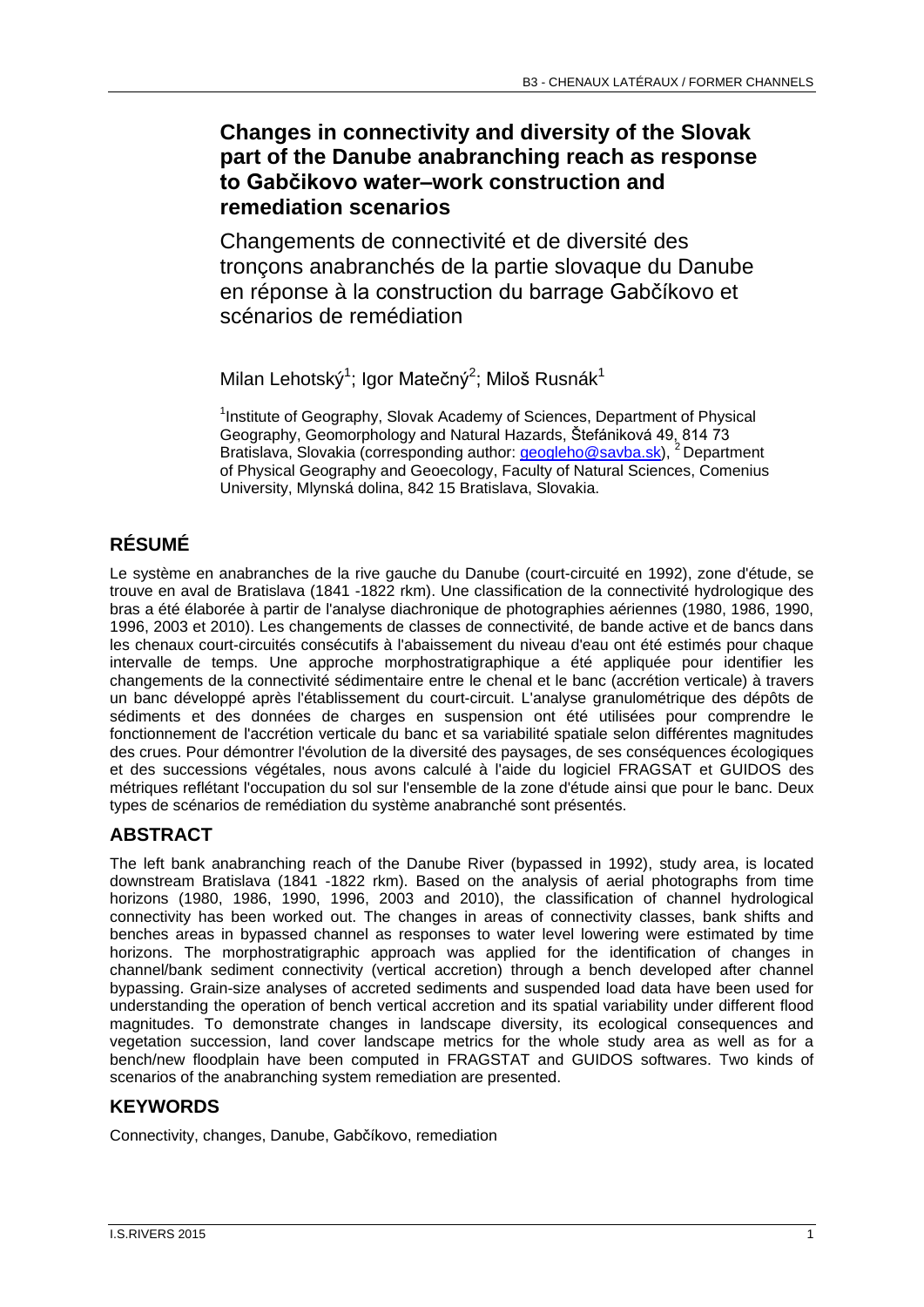#### **1 INTRODUCTION**

The study reach, the Slovak-Hungarian section of the Danube River, is classified as a sub-section represented by the inland delta of the section type four "Lower Alpine foothills Danube" of the Danube River classification. In the past it was characterized by meandering, anabranching and braided channels. The dominant substrates consist of medium to coarse gravels overlain by sand and loam in the accumulation zone of the Danube Lowland. In 1992, a massive hydroelectric power project went into operation on the study reach. Damming effectively abolished the active connection between the old main channel and its floodplain side arms, and water now has to be supplied to former side channels via an artificial recharge system. The area incorporates a gradient of laterally connected habitat types ranging from highly dynamic waters in the main channel, through less dynamic waters of the side arms, to stagnant zones. The aim of this research is to identify hydrological connectivity of channels and its changes from 1992, analyse spatiotemporal variability of bypassed channel narrowing, depict channel-new floodplain pocked sedimentary connectivity (vertical accretion) as response to different discharges and suspended load masses, demonstrate the changes in land cover diversity for the whole study area as well as for a new floodplain pocked and to present remediation scenarios of the affected anabranching system.

#### **2 METHODS**

Spatial data about the left-site bank shift, the channel connectivity and land cover categories were generated from remote sensing images (aerial photographs and orthophotographs). They were analysed in several time horizons (1980, 1986, 1990, 1996, 2003, 2010, 2011) applying the ArcGIS in SJTSK (Krovak East North) coordinate system. Changes in bank line were assessed by overlapping bank positions according to the methodology of Rusnák, Lehotský (2014). Five cross-sections with 3 digging trenches across each of them and three geodetically levelled cross-section with borings have been used for sediment sampling as well as for establishing a relative stratigraphy of accreted deposition-landform units through the floodplain pocked. The FRAGSTAT and GUIDOS softwares have been used for calculation of landscape metrics and demonstration of changes in landscape diversity.

#### **3 RESULT AND DISCUSSION**

In the actual classification of the connectivity of the Danube river system, we build on the methodology defined by the French school as well as on the typology applied in the National Park Donau-Auen in Austria (Hohensinnt et al. 2010). For more detailed classification of the hydrological connectivity we worked out refined scheme taking into account the size of the discharge, the flow velocity, the nature of the river bed, the width and the depth of the channels. According to these criteria, we identified the following categories of channels:1) Eupotamal - A, B1, B2; 2) Parapotamal - A, B; 3) Plesiopotamal and 4) Paleopotamal. The bypassed Danube channel was qualitatively differentiated by the aggradation or degradation trend of its bed evolution. Decreasing discharge and the disconnectivity in sediment fluxes due to the construction of the Čunovo dam upstream the study reach in 1992 conditioned not only the main channel narrowing (Fig. 1) but also the granulometric change in the vertical accretion stratigraphy which by the positive feedback due to vegetation succession initiates changes in land cover structure.



Fig. 1. Spaciotemporal variability of new floodplain areas in the main Danube channel due to water diversion in 1992.

The scroll bar as it could have been seen in 1992 has been developed into new form of floodplain – floodplain pocket. Its morphological differentiation is determined by vertical accretion, i. e. by the input